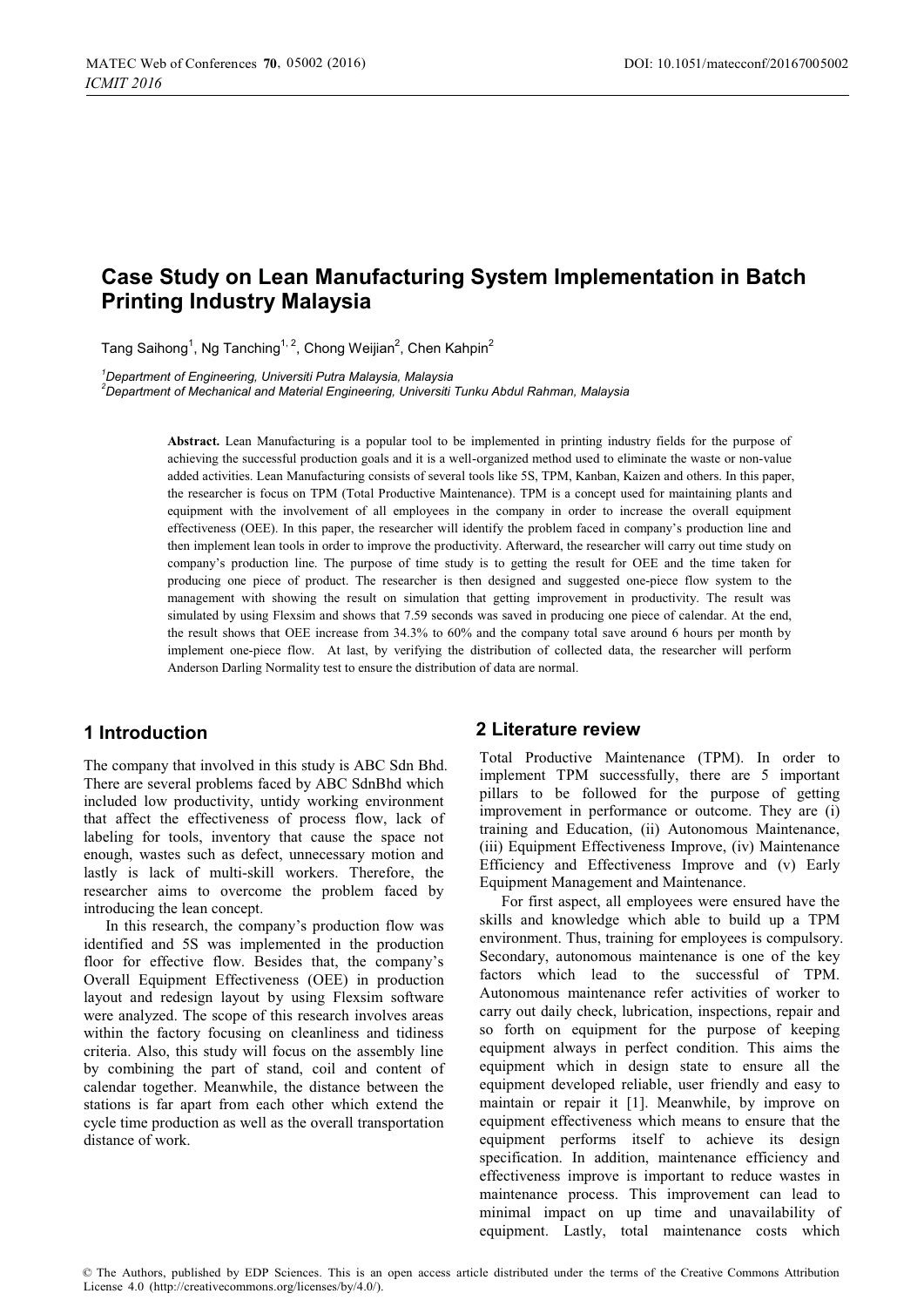equipment exactly needs can be reduced by early equipment management and maintenance prevention. The overall maintenance cost will increase at the end due to unnecessary maintenance without awareness on this aspect.

The benefit which can gain by organization after implement TPM is to ensure a better quality for products, reduce the equipment breakdown, reduce the total costs, able to create a working environment which full with motivate, and improve the working attitude of employees [2]. Most of the organizations able to achieve the result of getting improvement on reduce any breakdowns of equipment, minimize the idle time, increase the productivity, reduce numbers of accident case, and encourage the involvement of employee [3].

# **3 Types of wastes**

The main goal of lean manufacturing is eliminate wastes byidentifying seven types of waste. They are overproduction, waiting times, unnecessary transportation, unnecessary processing, unnecessary motion, waiting inventory and defected products [4], [5]. There is no any doubt that elimination of wastes is important in today's world. All companies were fight for high quality product together with low production cost. Production cost can be reduced by elimination of wastes.

### **4 One-Piece flow**

The objective of one piece flow is to build up the parts of product one at a time in a more organizing and sequencing processes in order to avoid the problem of long queue times or producing in batches. In addition, anotherobjectives of one-piece flow is used to avoid the non-value added movement which means the unnecessary movement [6].

### **5 Methodology**

This research begins with choosing a suitable manufacturing company in Malaysia after sufficient amount of literature has been reviewed. ABC SdnBhd was chosen in this research. After that, the company chosen was pays a visit for the purpose of problem identification and investigate the whole layouts of the entire factory. During factory visitation, data needed was collected via time measurement for each working processes. This data was used further in calculating the Overall Equipment Effectiveness (OEE) before and after lean implementation. After investigation, one-piece-flow system was suggested with other lean tools implementation such as 5S, Kanban, TPM and kaizen. Flexsim, simulation software, was chosen for data analysis. For data analysis, mathematical operation such as OEE calculation and time taken for producing one

piece of calendar in production line was applied. Afterward, comparison among current production line with the simulated one-piece flow designed was done. Further recommendations were proposed afterward.

## **6 Results and discussion**

TPM focused on solving problem for wastes that related with production system. Overall Equipment Effectiveness (OEE) was employed to measure the performance of productive system. OEE is an improvement process that focused on productivity. It started from the management awareness of total productive manufactured and commitment from management to be more focus on the factory worker trainingto work as a team and cross functional equipment problem solving.

As result, OEE was increased gigantically from 34.3% to 60%. This can conclude that TPM produced significant result in raising the productivity and improve the performance of machine by lower down the breakdown time for the machine. The overall equipment effectiveness still can be improved by enhancing the TPM and to avoid this current situation return back to original situation.

Besides TPM implementation, one-piece flow layout that designed by researcher was simulated using Flexsim software. The purpose of implementing one-piece flow is to reduce the unnecessary transportation time and unnecessary process. In addition, waiting time, queue time and total distance moved by operators can be reduced with this layout. Originally, the punching process for the content and caser was separately. With the help of one-piece flow, these two processes can be combined together and carried out on the same time. As mentioned, those unnecessary transportation times can be reduced with the help of conveyor. As the result from simulation onFlexsim, the result obtained for processing one piece of calendar in 67.41seconds.

Total time save with implementing one-piece flow was calculated as shown as Table 2. As the result shown, time save for producing each piece of calendar is 7.59 second. Researcher has set 50 as targeted amount to be produced in this one-piece flow production line per hour. Thus, this can help in saving 6.325 minutes in producing targeted amount. As monthly working hour, one-piece flow save nearly 6 working hours compare with implementing batching production.

Lastly, Minitab was used to plot Anderson Darling Normality test based on the data collected. This test was used for data validation. Theoretically, when P-value > 0.05 means the null hypothesis is accepted and the distribution is normal or vice-versa. The test result was shows that the P-value for machine1, machine2, machine3, machine4 and machine5 is 0.808, 0.336, 0.573, 0.861 and 0.52. This represent the normal distribution of data collected and hypothesis is accepted.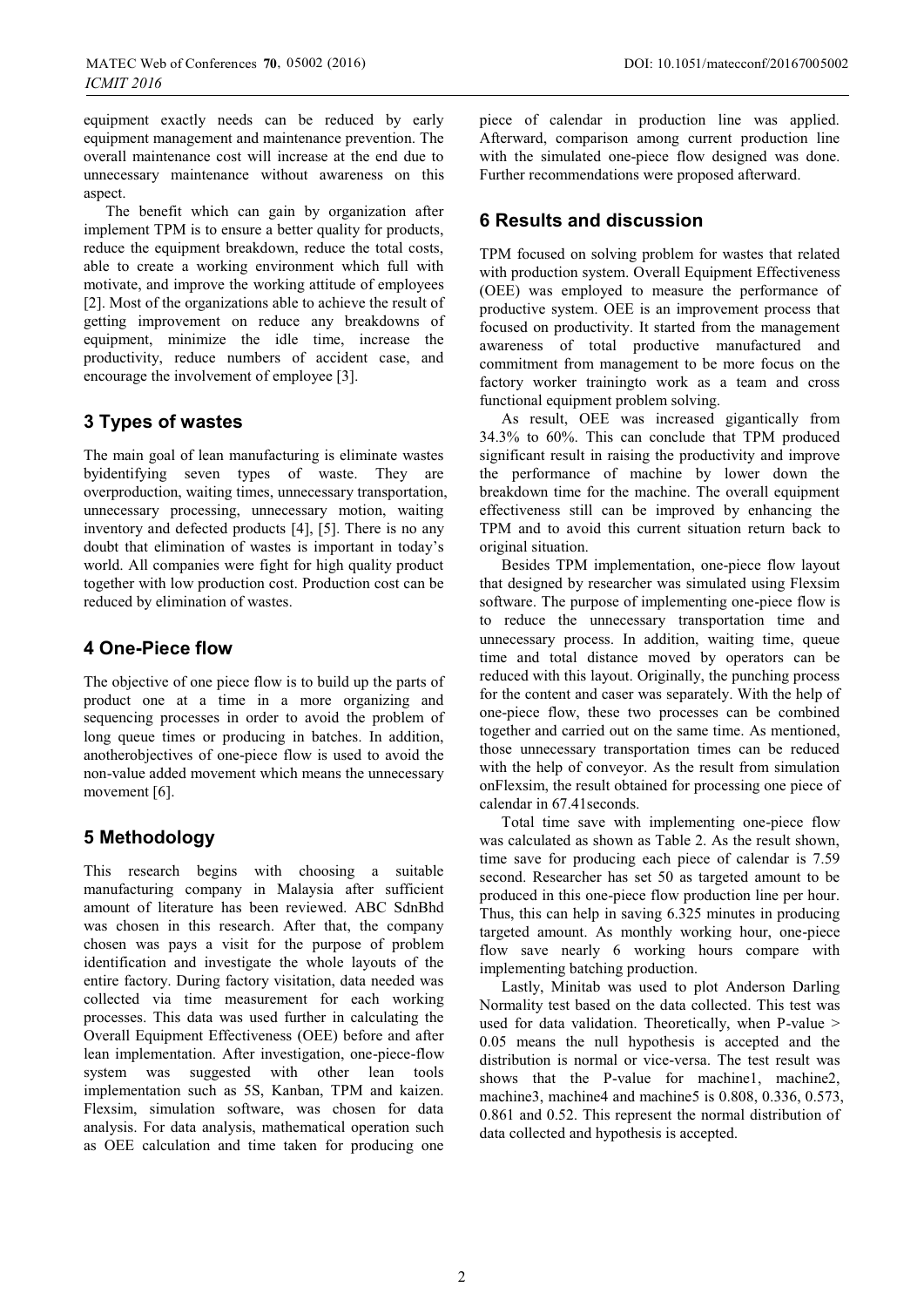

Figure 1. Fishbone diagram of problems faced by Company ABC's productivity.

|  | <b>Table 1.</b> Calculation of TPM. |  |
|--|-------------------------------------|--|
|  |                                     |  |

| Elements                                                    | Before TPM Implementation          | After TPM Implementation                  |
|-------------------------------------------------------------|------------------------------------|-------------------------------------------|
| Kolbus-DAS case maker breakdown                             | 39 hours                           | 22.5 hours                                |
| Paper Gluing Machine breakdown                              | 13 hours                           | 7.5 hours                                 |
| Double Coil Binding Machine breakdown                       | 19.5 hours                         | 12.5 hours                                |
| Paper Hole Punching Machine breakdown                       | 6.5 hours                          | 2.5 hours                                 |
| Set-up and others conditions                                | 52 hours                           | 52 hours                                  |
| Total loss (sum of all breakdown)                           | 130 hours                          | 97 hours                                  |
| Management loss                                             | 26 hours                           | 26 hours                                  |
| Start up loss                                               | 13 hours                           | 13 hours                                  |
| Total working hours                                         | 312 hours                          | 312 hours                                 |
| Net loss (total working hours $-$ total loss)               | $312 - 78 = 182$ hours             | $312 - 45 = 267$ hours                    |
| Availability Rate (Net loss / total working hours) x<br>100 | $(182/312) \times 100 = 58.33\%$   | $(267/312)$ x $100 = 70.83\%$             |
| Percentage of Quality [(Total steam produced –              | $[(3120-780)/3120]$ x $100 = 75\%$ | $[(3120-450)/3120] \times 100 =$          |
| defected steam) / total steam produced] x 100               |                                    | 87.5%                                     |
| Performance Rate [Net loss- (management loss + start)       | $[182 - (26+13)] / 182]$ x 100 =   | $[267 - (26+13)] / 267]$ x $100 =$        |
| up loss) / Net loss] $x 100$                                | 78.57%                             | 82.35%                                    |
| OEE                                                         | $58.33\%$ x 75.00% x 78.57% =      | $85.58\% \times 85.58\% \times 82.35\% =$ |
|                                                             | $34.3\%$                           | $60\%$                                    |

**Table 2.** Total time save per month for targeted amount.

| Time save for produce one piece calendar in seconds (s) | $75 - 67.41 = 7.59$ s                                 |
|---------------------------------------------------------|-------------------------------------------------------|
| Researcher's target amount produced per hour            | -50                                                   |
| Time save per hour                                      | $(50 \times 7.59) / 60s = 6.325$ minutes              |
| Working days per month (30 days as standard)            | 22 davs                                               |
| Time save per month                                     | $(22x 6.325 \text{ minutes})$ / 24 hours = 5.80 hours |

### **7 Conclusion**

Due to the machine breakdown time has been reduce hugely, the availability rate for the machine after the implementation of TPM reached 70.83%. Moreover, the percentage of quality has been increase from 75% to 87.5% with the implement of TPM. At last, the performance rate was also shows the significant increase from 78.57% to 82.35% after implement TPM into the company. As conclusion, overall equipment effectiveness of ABC Sdn Bhd was improved from 34.3% to 60% through implementation of TPM with the help of reducing in the number of machine breakdowns. The entire working environment was change dramatically and mistakes reduced with 5S implementation. Lastly, a suggestion about changing current production layout was proposed. One-piece flow implementation was suggested to replace batching production line. According to simulation on Flexsim, one-piece flow implementation can reduce production time for one piece of calendar from 75 seconds to 67 seconds. The company can save total around 6 hours in one month.

After in-depth investigation in ABC SdnBhd, a serious problem in quality management was found by researcher. Due to the absent of quality control in